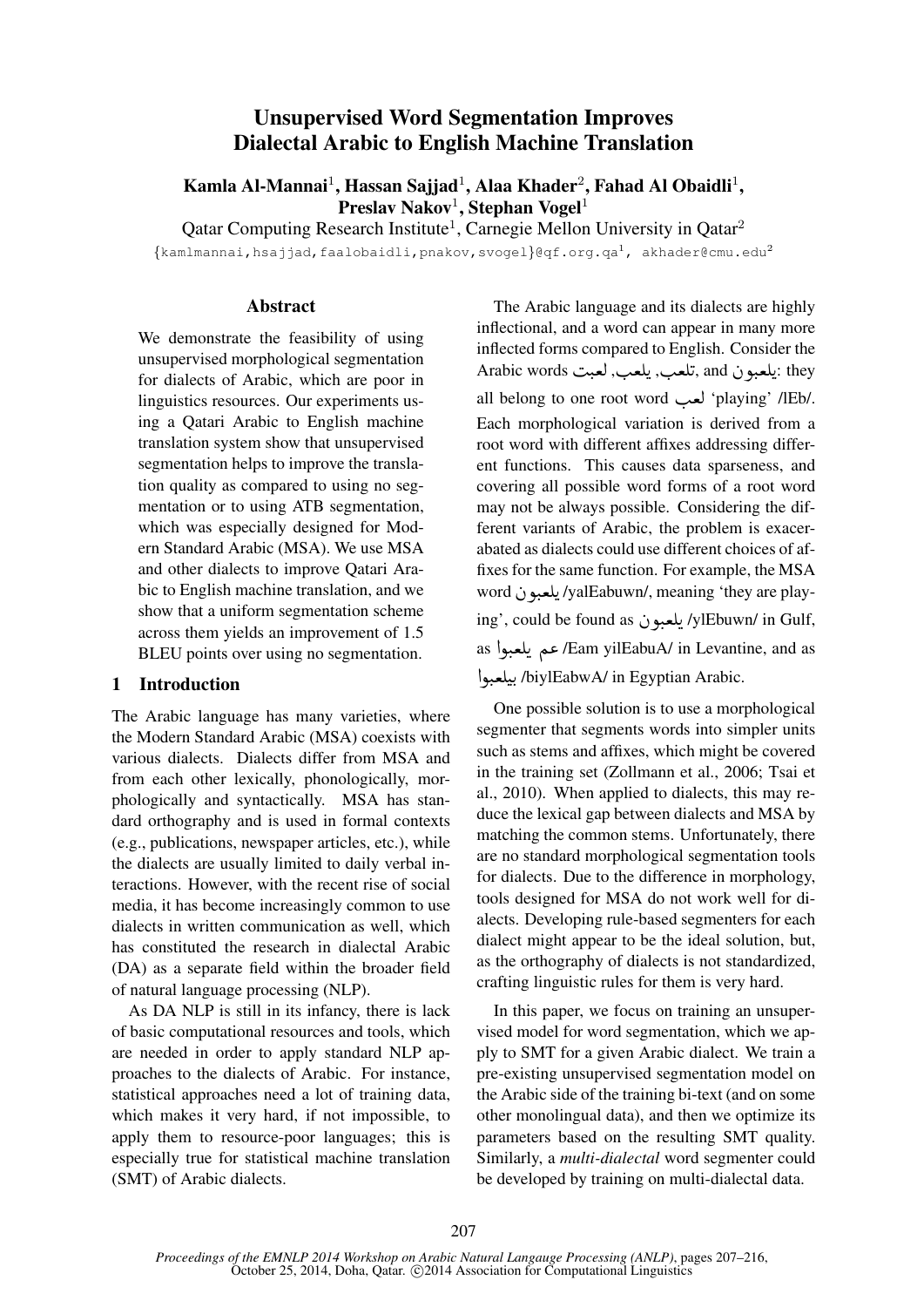In particular, we develop a Qatari Arabic to English (QA-EN) SMT system, which we train on a small pre-existing bi-text. As part of the development of the unsupervised segmentation model, we also collected some additional monolingual data for Qatari Arabic. Qatari Arabic is a subdialect of the more general Gulf dialect, among with Saudi, Kuwaiti, Emirati, Bahraini, and Omani; we collected additional monologual data for each of these subdialects, and we release this data to the research community.

We train an unsupervised segmentation tool, Morphessor, and its MAP model (Creutz and Lagus, 2007), using different variations of the collected Qatari data. We optimize the single hyperparameter of the MAP model by maximizing the translation quality of the QA-EN SMT system in terms of BLEU. Our experimental results demonstrate that the resulting unsupervised segmenter yields improvements in translation quality when compared to (i) using no segmentation and (ii) using an MSA-based ATB segmenter.

We further develop a multi-dialectal word segmentation model, which we train on the Arabic side of the multi-dialectal training data, which consists of Qatari Arabic, Egyptian Arabic (EGY), Levantine Arabic (LEV) and MSA to English, i.e., a scaled combination of all the available parallel data. We train a QA-EN SMT system using the segmented multi-dialectal data, and we show an absolute gain of 1.5 BLEU points compared to a baseline that uses no segmentation.

The rest of the paper is organized as follows: First, we provide an overview of related work on Dialectal Arabic NLP (Section 2). Next, we discuss and we illustrate the linguistic differences between different Arabic dialects in comparison with and with a focus on Qatari Arabic (Section 3). Then, we provide statistics about the corpora we collected and used in our experiments, followed by an illustration of the orthographic normalization schemes we applied (Section 4). We next provide a high-level description of our approach, which uses morphological segmentation to combine resources for other Arabic dialects in a QA-EN SMT system effectively (Section 4.3). We also explain our experimental setup and we present the results (Section 5). We then discuss translating in the reverse direction, i.e., into Qatari Arabic (Section 6). Finally, we point to possible directions for future work and we conclude the paper (Section 7).

## 2 Related Work

NLP for DA is still in its early stages of development and many challenges need to be overcomed such as the lack of suitable tools and resources.

Collecting resources for dialectal Arabic: Several researchers have directed efforts to develop DA computational resources (Maamouri et al., 2006; Al-Sabbagh and Girju, 2010; Zaidan and Callison-Burch, 2011; Salama et al., 2014). Zbib et al. (2012) built two dialectal Arabic-English parallel corpora for Egyptian and Levantine Arabic using crowdsourcing. Bouamor et al. (2014) presented a multi-dialectal Arabic parallel corpus, which covers five Arabic dialects besides MSA and English. Mubarak and Darwish (2014) collected a multi-dialectal corpus using Twitter. Unlike previous work, we focus on Gulf subdialects, particularly Qatari Arabic. The monolingual data that we collected is a high-quality dialectal resource and originates from dialect-specific sources such as novels and forums.

Adapting SMT resources for other Arabic dialects: Many researchers have explored the potential of using MSA as a pivot language for improving SMT of Arabic dialects (Bakr et al., 2008; Sawaf, 2010; Salloum and Habash, 2011; Sajjad et al., 2013a; Jeblee et al., 2014). This often involves DA-MSA conversion schemes as an alternative in the absence of DA-MSA parallel resources. In contrast, limited work has been done on leveraging available resources for other dialects. Recently, Zbib et al. (2012) have shown that using a small amount of dialectal data could yield great improvements for SMT. Here, we investigate the potential of improving the resource adaptability of Arabic dialects. Our work is different as we use an unsupervised segmenter that helps in improving the lexical overlap between dialects and MSA.

Building morphological segmenters for the Arabic dialects: Researchers have already focused efforts on crafting and extending existing MSA tools to DA by mainly using a set of rules (Habash et al., 2012). Habash and Rambow (2006) presented MAGEAD, a knowledge-based morphological analyzer and generator for Egyptian and Levantine Arabic. Chiang et al. (2006) developed a Levantine morphological analyzer on top of an existing MSA analyzer using an explicit knowledge base.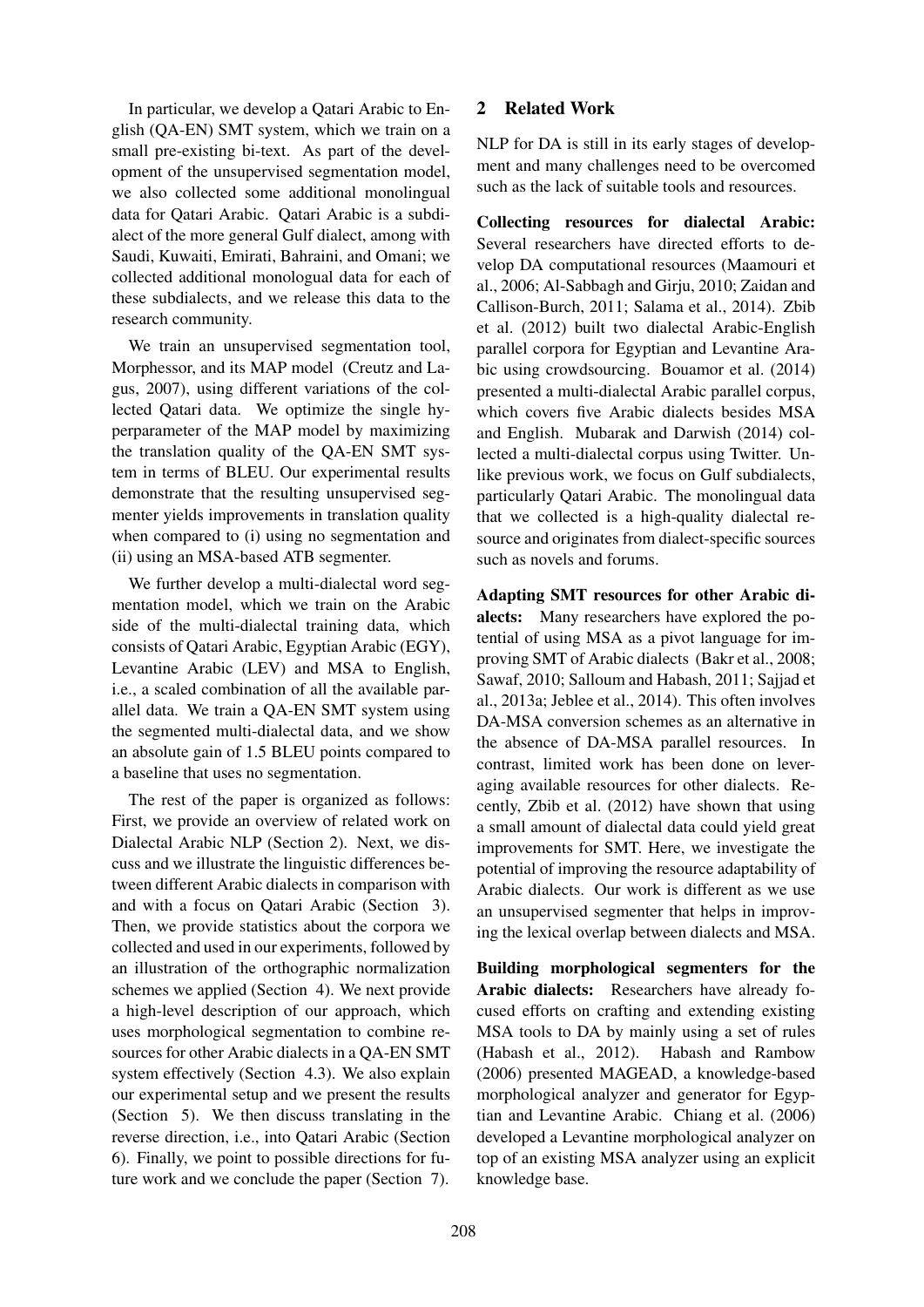Riesa and Yarowsky (2006) trained a supervised trie-based model using a small lexicon of dialectal affixes. In our work, we eliminate the need for linguistic knowledge by training an unsupervised model using available resources. The unsupervised mode of learning allowed us to develop a multi-dialectal morphological segmenter.

## 3 Arabic Dialects

In this section, we highlight some of the linguistic differences between Arabic dialects and MSA, with a focus on the Qatari dialect.

## 3.1 Phonological Variations

The Gulf dialect often preserves the phonological representation of MSA, which is not the case with many other Arabic dialects. For example, in Egyptian (EGY) and in some Levantine (LEV) dialects, tian (EGY) and in some Levantine (LEV) dialects,<br>the MSA consonants ش /v/, ث /q/, and  $\frac{1}{2}$ /\*/ are realized as  $t$  /t/, glottal stop *l'*/, and  $\frac{1}{2}$ /, respectively. While, their MSA pronunciations are preserved in Gulf Arabic.

In Gulf Arabic, there are some phonological differences between countries such as Kuwait (KW), Saudi Arabia (SA), Bahrain (BH), Qatar (QA), United Arab Emirates (AE), and Oman (OM). Here, we focus our discussion on Qatari Arabic, and we compare it to MSA and other dialects.

The QA dialect borrows two Persian characters The QA dialect borrows two Persian characters<br>namely  $\frac{1}{2}$  /J/ and  $\frac{3}{2}$  /V/. For instance, the MSA  $\begin{array}{c} \text{matrix} \\ \text{F} \end{array}$ , and  $\begin{array}{c} \text{F} \end{array}$ , For instance, the MSA<br>letter  $\tau$  /j/ is converted to /J/ in QA, e.g.,  $\epsilon$ @ ļ 'meeting' is pronounced as /<jtimAE/ in MSA and /<JtimAE/ in QA. The Persian character  $\approx$  /J/ is also used in place of  $\angle$ /k/ in some MSA words when they are used in QA. For example, ½ÖÞ 'fish' j  $\sqrt{s}$ amak/ is pronounced  $\sim$  /smaJ/ in QA, while .<br>س the EGY and the LEV dialects maintain the MSA pronunciation. The Persian  $\dot{\psi}$  /V/ is used to map the sound of the English letter 'v' in borrowed foreign words, e.g., فيديو video' is pronounced as  $\ddot{\cdot}$ |<br>|<br>| ۔<br>Viydyw/ as opposed to /fiydywu/; the form/ ڤيديو  $\ddot{\cdot}$  $\ddot{\phantom{0}}$ in which it is written in MSA.

which it is written in MSA.<br>The MSA consonant  $\omega$  /D/ is not used in the QA dialect. It is substituted by /Z/ in Qatari. For example, the MSA pronunciation /HaD/ of k  $\overline{a}$ 'to encourage' is transformed to  $\overline{\mathsf{A}}$  /HaZ/ in QA, but it is maintained in EGY.

Meanwhile, the MSA consonant  $Z/$  is realized as /D/ in EGY. For example, the MSA pronunciation /HaZ/ of مظ 'luck' is maintained in QA and transformed to /HaD/ in EGY. This change is consistent in all words within each dialect. However, such phonological variations between dialects have the potential to add ambiguity to dialectal Arabic.

The MSA consonant  $\frac{1}{2}$  /j/ can be used to distinguish between different dialects, particularly Gulf gaish between different dialects, particularly Sun<br>subdialects. *j*/ *j*/ is pronounced as *y/y/* in KW, subdialects. *If*  $\frac{1}{2}$  is pronounced as  $\frac{1}{2}$  /y/ in Kw,<br>BH, QA, AE, ق,  $q$ / in OM, much like in EGY, and  $\zeta$  /j/ in SA, much like in LEV. For example, the MSA word مسجد 'mosque' /masjid/ is مسقد ,pronounced as /masjid/ in MSA, SA, LEV<br>. ן.<br>.. -<br>/masyid/ in KW, مسيد /masyid/ in KW,  $\ddot{\cdot}$ BH, QA, AE, while the MSA pronunciation is preserved in SA. This change does not apply to names. However, we should note that it is not consistent in QA, e.g., the MSA pronunciation of  $\tau$ /j/ in جبل 'mountain' /jabal/ and برج tower' /burj/ is preserved in QA.

#### 3.2 Morphological Variations

In Arabic, a root can produce surface wordforms by means of inflectional and derivational morphological processes (Habash, 2010).

An inflectional word form is a variant of a root word with the same meaning but expressing a different function, e.g., gender, number, case. It is usually formed by adding a prefix, a suffix, or a circumfix to a stem word. Note that Arabic dialects can make different lexical choices for affixations compared to MSA. For example, the MSA future prefix  $\omega$ /s/ is replaced by  $\omega$ /b/ in QA and by ë /h/ in EGY and LEV. Thus, the MSA word É¿ AJ 'he will eat' /say>kul/ becomes É¿ AJ ر<br>ء ֦֧֦֦֦֦֦֦֦֦֝֝֜֜ .<br>س . ...<br>hayAkul/ in EGY and/میاکل /biyAkil/ in QA and/ LEV.

A derivational word form is formed by applying a pattern to a root word, e.g., 'player' is derived from 'play' using the pattern noun  $+$  'er'. An example of an Arabic derivational form is example of an Arabic derivational form is تفعل 1<br>.. ا<br>ت example of an Arabic derivational form is تفعل<br>'do' /tafaEãl/. The root is فعل faEal/ and it uses the imperative pattern فعل +ت In EGY, \/A/ is .<br>Lin EGY, \/A/ is . ule imperative pattern set . فعل+ت added as a prefix; so, it becomes<br>./AitfaEĩl/ اتفعل AitfaEĩl/! Ì.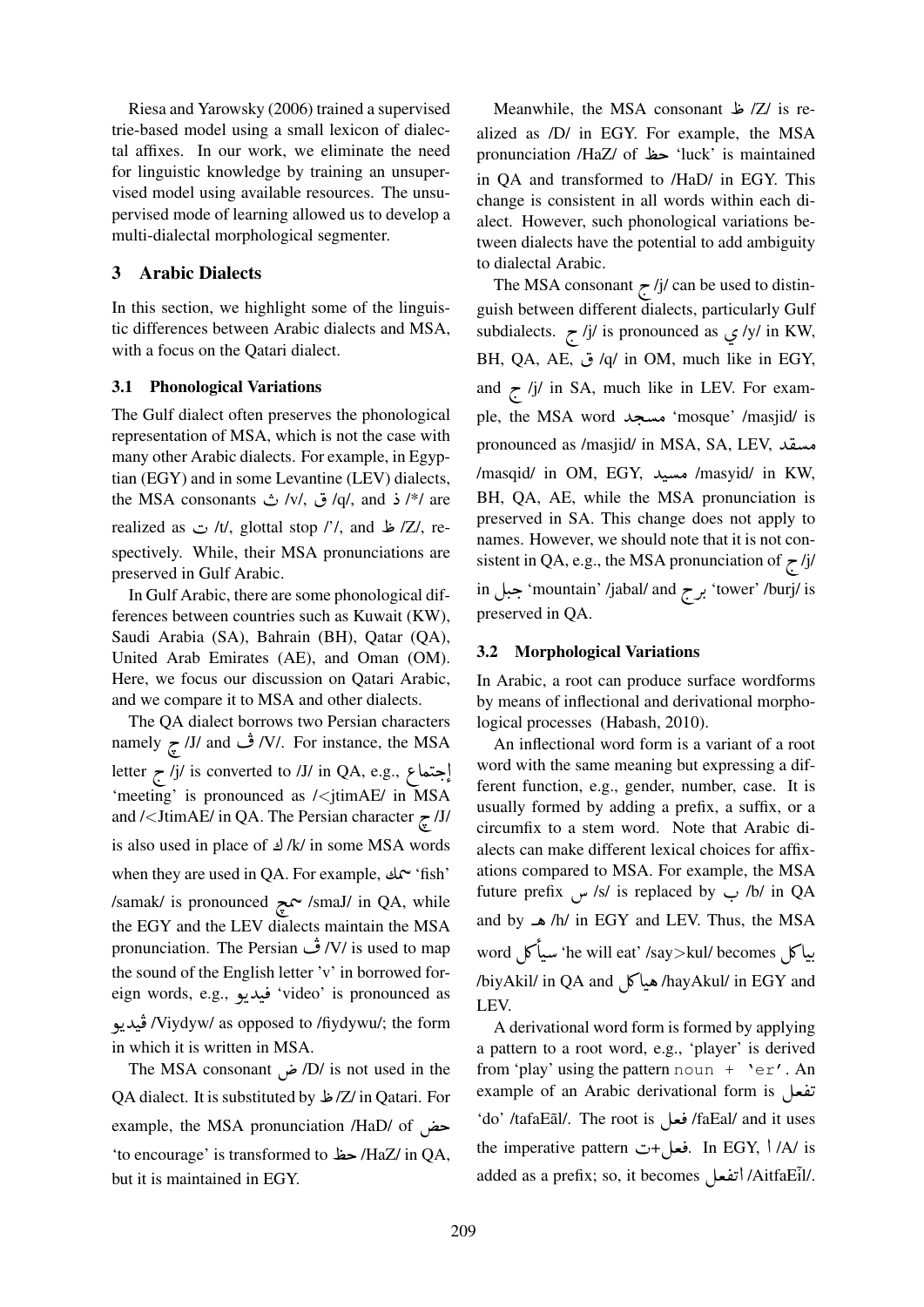Meanwhile, the original form is preserved in QA.

Changing the structure of a pattern in a dialect will result in producing a new dialect-specific orthography for every word that is represented by the structure. For example, the MSA word ÕΪ K 'learn'  $\ddot{\ }$ م (<br>AitEalim/ in EGY, while/أتعلم /taEalãm/ becomes/أتعلم ,<br>.. the MSA form is preserved in QA.

#### 3.3 Lexical Variations

Lexical variations are among the most obvious differences between Arabic dialects. For examelle, the MSA word 'bundar' /mA\*A/ would be  $\ddot{\phantom{0}}$ found as شو /\$uw/ in LEV, فيه/<yh/ in EGY, and ر<br>پ @ ļ ñ /\$nuw/ in GLF. We can find lexical variations .<br>.  $\ddot{\cdot}$ in subdialects as well. For example, the MSA n subdialects as well. For example, the MSA<br>hegation word *(*) *l*an/, 'not', is expressed as .<br>-ma/مهب mad as/ma/مهد /muw/ in KW, and as/مهب

hab/ in SA.

#### 3.4 Orthographic Variations

Due to the lack of orthographic standardization of dialectal Arabic, some MSA words can be found in dialectal text with both MSA and phonologiin dialectal text with both MSA and phonological spellings. For example, the MSA word  $\epsilon$ . .<br>شعبه 'gathering' /jamEap/ can be also spelled as /yamEah/, which is a phonetic variation in QA. Some dialectal words also vary in spelling due to variation in their pronunciation, e.g., أشوف  $\frac{1}{2}$ م<br>أ /A\$uwf/, a QA word meaning 'I see', can be also A\$uwf/, a QA word mea/<br>./Ajuwf/جوف spelled as/

In dialectal Arabic, different orthographic forms are also possible for entire phrases. For instance, words followed or preceded by pronouns are commonly reduced to a single word, nouns are commonly reduced to a single word,<br>e.g., قلت لها /glt lahA/ 'I told her' is written as  $\frac{1}{2}$ e.g., ولادت 1 anA7 - 1 told her . is written as<br>قلتلها Also, commonly used religious phrases can be found written as a single unit, e.g., ها شاء الله .<br>مشالله as willed it' as شالله /mA \$A' Al̃ah/ 'God has willed it' -<br>د

#### 4 Methodology

In the section, we present some statistics about the Arabic dialectal data that we have collected. We processed it to remove orthographic inconsistencies. Then, we used a pre-existing unsupervised morphological segmenter, Morfessor, in order to segment the text.

| Corpus        | OCA  | $AVIA_{OA}$ | AVIA <sub>O</sub> |
|---------------|------|-------------|-------------------|
| <b>Sents</b>  | 14.7 | 0.9         |                   |
| <b>Tokens</b> | 115  | 6.7         | 15                |

Table 1: Statistics about the collected parallel corpora (in thousands). AVIA $<sub>O</sub>$  shows the statistics</sub> about the AVIA corpus excluding Qatari data.

#### 4.1 Data Collection

We did an extensive search for available monolingual and bilingual resources for the Gulf dialect, with a focus on Qatari Arabic. Tables 1 and 2 present some statistics about the corpora we collected. More detailed description follows below.

#### Bilingual corpora:

– The QCA speech corpus, comprises 14.7k sentences that are phonetically transcribed from TV broadcasts in Qatari Arabic and translated to English; see (Elmahdy et al., 2014) for more detail. The corpus was designed for speech recognition and we faced several normalization-related issues that we had to resolve before it could be used for machine translation and language modeling. One example is the usage of five Persian characters to represent some sounds in Arabic words. Moreover, the English side had some grammatical and spelling errors. We normalized the Arabic side and corrected the English side of the corpus as described in Section 4.2. The corpus can be found at http://sprosig.isle. illinois.edu/corpora/1.

 $-$  The AVIA corpus<sup>1</sup> is designed as a reference source of dialectal Arabic. It consists of 3k sentences in four Gulf subdialects: Emirati (AE), Kuwaiti (KW), Qatari (QA), and Hejazi (SA).<sup>2</sup> The data consists of dialectal sentences that contain words commonly used in daily conversation.

Monolingual corpora: We further collected monolingual corpora consisting of a total of 2.7M tokens for various Gulf subdialects. The Qatari part of the data consists of 470K tokens. Most of the corpus is a collection of novels, belonging to the romance genre. $3$  For the Qatari dialect, we also collected Oatari forum data.<sup>4</sup>

<sup>1</sup>http://terpconnect.umd.edu/˜nlynn/ AVIA/Level3/

<sup>&</sup>lt;sup>2</sup>The website also contains small parallel corpora for MSA, EGY and LEV to English, but here we focus on Gulf subdialects only.

 $3$ http://forum.te $3p$ .com/264311-52.html <sup>4</sup>www.qatarshares.com/vb/index.php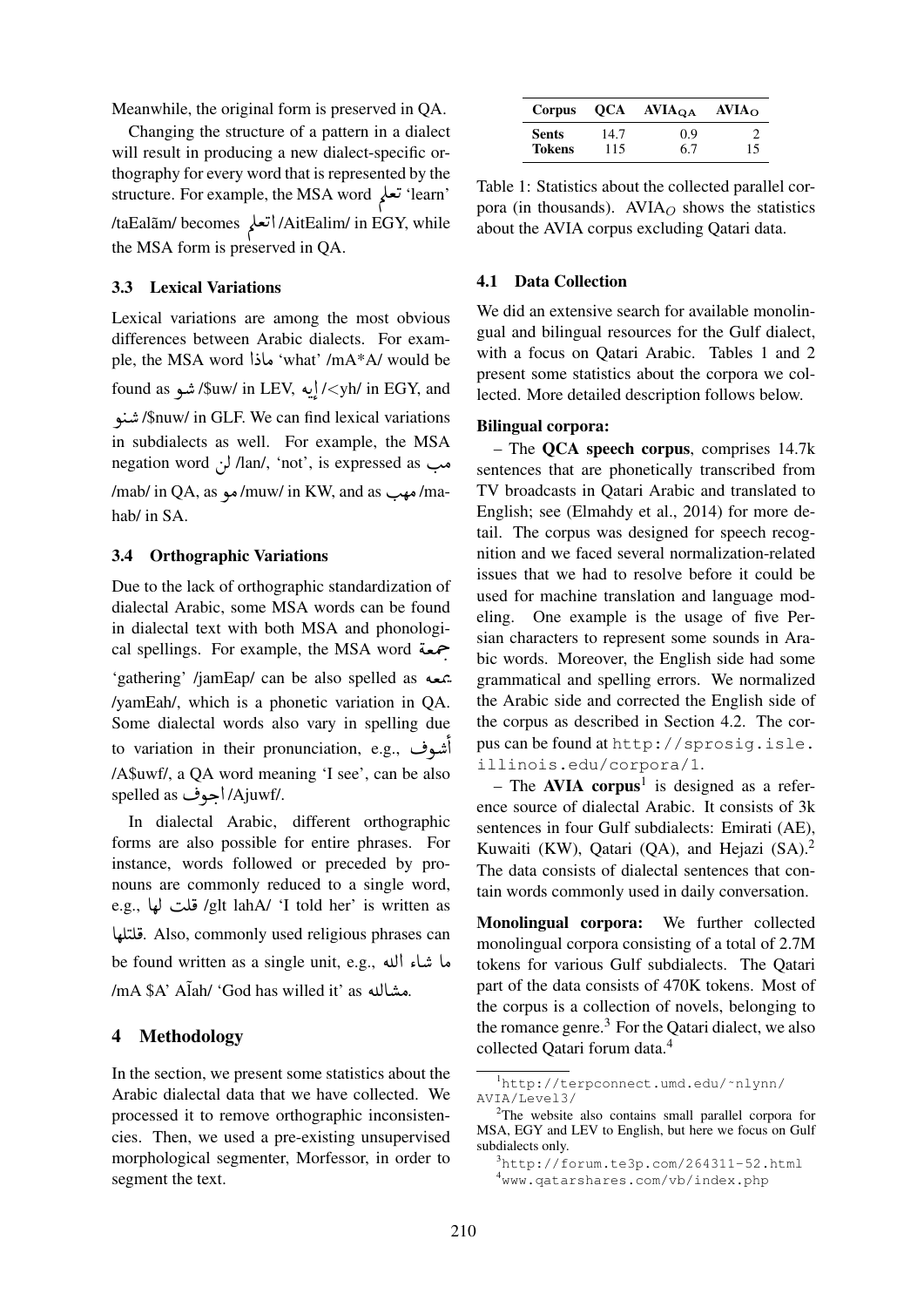| Corpus                 | <b>Novel</b> |           |           |           |           | Forum     |          |
|------------------------|--------------|-----------|-----------|-----------|-----------|-----------|----------|
|                        | АE           | BН        | КW        | OМ        | <b>OA</b> | <b>SA</b> | OА       |
| Tokens<br><b>Types</b> | 573<br>43    | 244<br>22 | 178<br>27 | 372<br>27 | 412<br>43 | 614       | 69<br>15 |

Table 2: Statistics about the collected monolingual corpora (in thousands of words).

To the best of our knowledge, this is the first collection of monolingual corpora for Gulf Arabic subdialects. It can be helpful for, e.g., language modeling when translating into Arabic, for learning the similarities and differences between Gulf subdialects, etc. Table 2 shows some statistics about the data after punctuation tokenization.

#### 4.2 Orthographic Normalization

The inconsistency in the orthographic spelling of the same word can increase data sparseness. Thus, we normalize the Arabic text in the collected resources by applying the reduced orthographic normalization scheme, e.g., Tah Marbota is reduced to Hah. We also normalize extended lines between letters, e.g., كسكر 'sugar' /sukar/ is changed to سكر, and we reduce character elongations to be just two characters long. In order to maintain consistency among different resources, we retain consistency among different resources, we re-<br>move supplementary diacritics, e.g., كُقِّدْ 'knots'  $\frac{1}{2}$  $\frac{1}{2}$  $\frac{1}{2}$ /Euqad/ is normalized to Y ®«, and we map Per-.<br>..

sian letters to their phonological correspondences ف in Qatari Arabic<sup>5</sup>, i.e., کارتی (G/ to یا dian letters to their phonological correspondences<br>ف IV/ to/ ف برای این (G/ to/

/f/, H /P/ to H. /b/, and P and h /J/ to h. /j/.

For the English texts, the orthographic variations were already normalized. However, the English side of the QCA corpus had some spelling and grammatical errors, which we corrected manually. On the grammatical side, we only corrected a subset of the data, which we used for tuning and testing our SMT system (see Section 5).

#### 4.3 Morphological Decomposition

There is no general Arabic morphological segmenter that works for all variations of Arabic. The most commonly used segmenters for Arabic were designed for MSA (Habash et al., 2009; Green and DeNero, 2012). Due to the lexical and morphological differences between dialects and MSA, these MSA-based morphological tools do not work well for dialects.

In this work, we used an unsupervised morphological segmenter, Morfessor-categories MAP<sup>6</sup>, an unsupervised model with a single hyperparameter (Creutz and Lagus, 2007). We chose Morfessor because of its superior performance on Arabic compared to other unsupervised models (Siivola et al., 2007; Poon et al., 2009).

The model has a single hyperparameter, the perplexity threshold parameter *B*, which controls the granularity of segmentation. The recommended value ranges from 1 to 400 where 1 means maximum fine-grained segmentation, and 400 restricts it to the least segmented output. We set the threshold empirically to 70, as shown in Section 5.1.

## 5 Experimental Setup

We performed an extrinsic evaluation of the variations in segmentation by building a Qatari Arabic to English machine translation system on each of them. We also tested Morfessor on other available dialects and on MSA, and we will show below how a uniform segmentation can help to better adapt resources for dialects and MSA for SMT. This section describes our experimental setup.

Datasets: We divided the QCA corpus into 1k sentences each for development and testing, and we used the remaining 12k for training.

We adapted parallel corpora for Egyptian, Levantine and MSA to English to be used for Qatari Arabic to English SMT. For MSA, we used parallel corpora of TED talks (Cettolo et al., 2012) and the AMARA corpus (Abdelali et al., 2014), which consists of educational videos. Since the QCA corpus is in the speech domain, we believe that an MSA corpus of spoken domain would be more helpful than a text domain such as News. For Egyptian and Levantine, we used the parallel corpus provided by Zbib et al. (2012). There is no Gulf–English parallel data available in the literature. The data that we found was a very small collection of subdialects of Gulf Arabic; we did not use it for MT experiments. However, we used the Qatari part of the AVIA corpus to train Morfessor.

Machine translation system settings: We used a phrase-based statistical machine translation model as implemented in the Moses toolkit (Koehn et al., 2007) for machine translation.

<sup>&</sup>lt;sup>5</sup>This issue relates to the QCA corpus.

 $6$ This is an extension of the basic Morfessor method and is based on a Maximum a Posteriori model.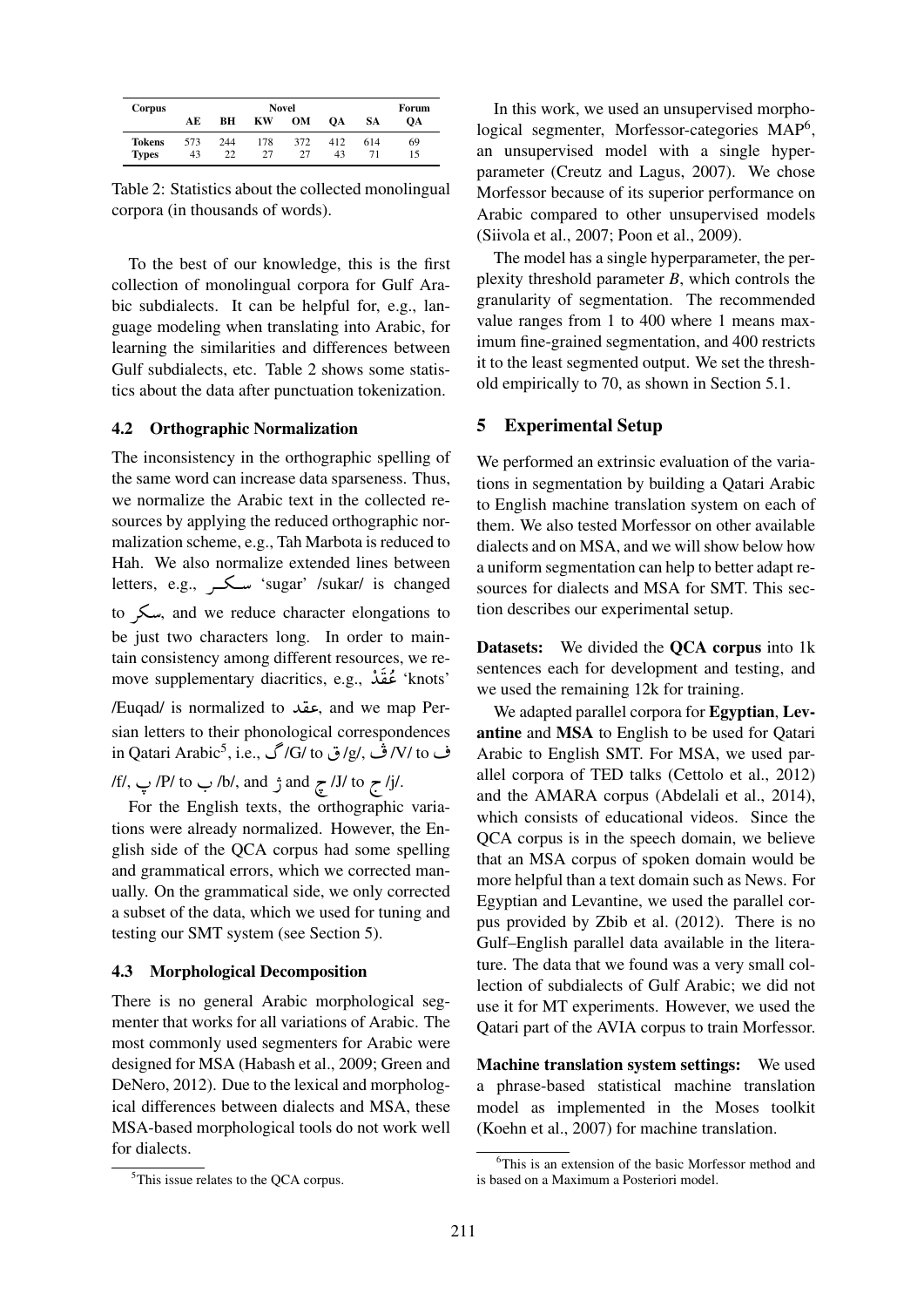We built separate directed word alignments for source-to-target and target-to-source using IBM model 4 (Brown et al., 1993), and we symmetrized them using the grow-diag-final-and heuristics (Koehn et al., 2003). We then extracted phrase pairs with a maximum length of seven, and we scored them using maximum likelihood estimation with Kneser-Ney smoothing (Kneser and Ney, 1995). We also built a lexicalized reordering model, msd-bidirectional-fe. We built a 5-gram language model on the English side of QCA-train using KenLM (Heafield, 2011). Finally, we built a log-linear model using the above features.

We tuned the model weights by optimizing BLEU (Papineni et al., 2002) on the tuning set, using PRO (Hopkins and May, 2011) with sentencelevel BLEU+1 optimization (Nakov et al., 2012). In testing, we used minimum Bayes risk decoding (Kumar and Byrne, 2004), cube pruning, and the operation sequence model (Durrani et al., 2011).

Baseline: Our baseline Qatari Arabic to English MT system is trained on the QCA bitext without any segmentation of Qatari Arabic. For the experiments described in this paper, we used the English side of the QCA corpus for language modeling.

## 5.1 Experimental Results

In this section, we first present our work on using Morfessor for segmenting Qatari Arabic. We tried different values of its parameter, and we trained it using corpora of different sizes to find balanced settings that improve SMT quality as compared with no segmentation and with segmentation using the Stanford ATB segmenter. We further applied our selected settings to segment MSA, EGY and LEV and used them for Qatari Arabic to English machine translation. Our results show that a uniform segmentation scheme across different dialects improves machine translation.

Morfessor training variations: We trained Morfessor using three corpora: (i) QCA, (ii)  $AVIA<sub>OA</sub>$  plus Qatari Novels, and (iii) a combination thereof. Table 3 shows the results for our SMT system when trained on the QCA parallel corpus, which was segmented using different training models of Morfessor with  $\mathbf{B} = 40$ . The result for segmented Qatari Arabic is always better than the baseline, irrespective of the training model used for segmentation. We can see that the Morfessor model trained on a large monolingual corpus, i.e., on (ii) or (iii), yields better results.

| <b>Morfessor</b>                 | <b>BLEU</b> | $00V\%$ |
|----------------------------------|-------------|---------|
| <b>Baseline</b>                  | 12.2.       | 16.6    |
| <b>OCA</b>                       | 12.5        | 0.6     |
| $AVIAOA$ , Novels                | 13.5        | 0.8     |
| QCA, AVIA <sub>QA</sub> , Novels | 13.4        | 0.7     |

Table 3: Study of the effect of varying the training datasets for Morfessor on the Qatari to English SMT. "Baseline" shows the output of the MT system with no segmentation.

| B             | 10   | 40   | 70   | 100  | 130  |
|---------------|------|------|------|------|------|
| BLEU          | 13.3 | 13.5 | 13.8 | 12.9 | 12.6 |
| OOV           | 0.3  | 0.8  | 1.4  | 2.8  | 2.8  |
| After merging |      |      |      |      |      |
| <b>BLEU</b>   | 12.5 | 13.4 | 13.7 | 12.8 | 12.3 |
| OOV           | 15   | 19   | 39   | 65   | 9.8  |

Table 4: The effect of varying the perplexity threshold parameter *B* of Morfessor on SMT quality. "After merging" are the results using the postprocessed Qatari segmented data.

The high reduction in OOV in Table 3 is because of the fine-grained segmentation. We tried different values for the perplexity parameter *B* in order to find a good balance between better BLEU scores and linguistically correct segmentations. The first part of Table 4 shows the effect of different values of *B* on the quality of the machine translation system trained on  $AVIA<sub>OA</sub>$ , Qatari Novels. We achieved the best SMT score at  $B = 70$ .

We further analyzed the output of Morfessor at  $B = 70$  and we noticed that it tends to generate very small segments of length two and three characters long. The segmentation produces more than one stem in a word and does not generate le-<br>والصناعة eal word units. For example, the word than one stem in a word and does not generate legal word units. For example, the word أصناعة 'and the industry' /wAlSinAEp/ is segmented as and the industry' /wAlSinAEp/ is segmented as<br>PRE/ $\dot{\mathbf{g}}$  + PRE/ $\dot{\mathbf{g}}$  + PRE/ $\dot{\mathbf{g}}$  + PRE/ $\dot{\mathbf{g}}$  + PRE/ $\dot{\mathbf{g}}$  $PNE/$ ن / + FKE = ص / + STM = ص / + FKE = و / + FKE = و / + FKE = و / + FKE = exp.<br>H STM/ + SUF/ 5. We apply a post-processing = step that merges all stems in a word and affixes between them to one stem. So, a word can have between them to one stem. So, a word can have<br>والصناعة only one stem. For example, the word omy one stem. Tor example, the word seamed<br>+ صناع/STM + وال/vould be segmented as PRE + SUF/ è. This yielded linguistically correct segmentations in many cases. The second part of Table 4 shows the effect of the post-processing on the BLEU score. We can see that it remains almost the same with an increase in OOV rate.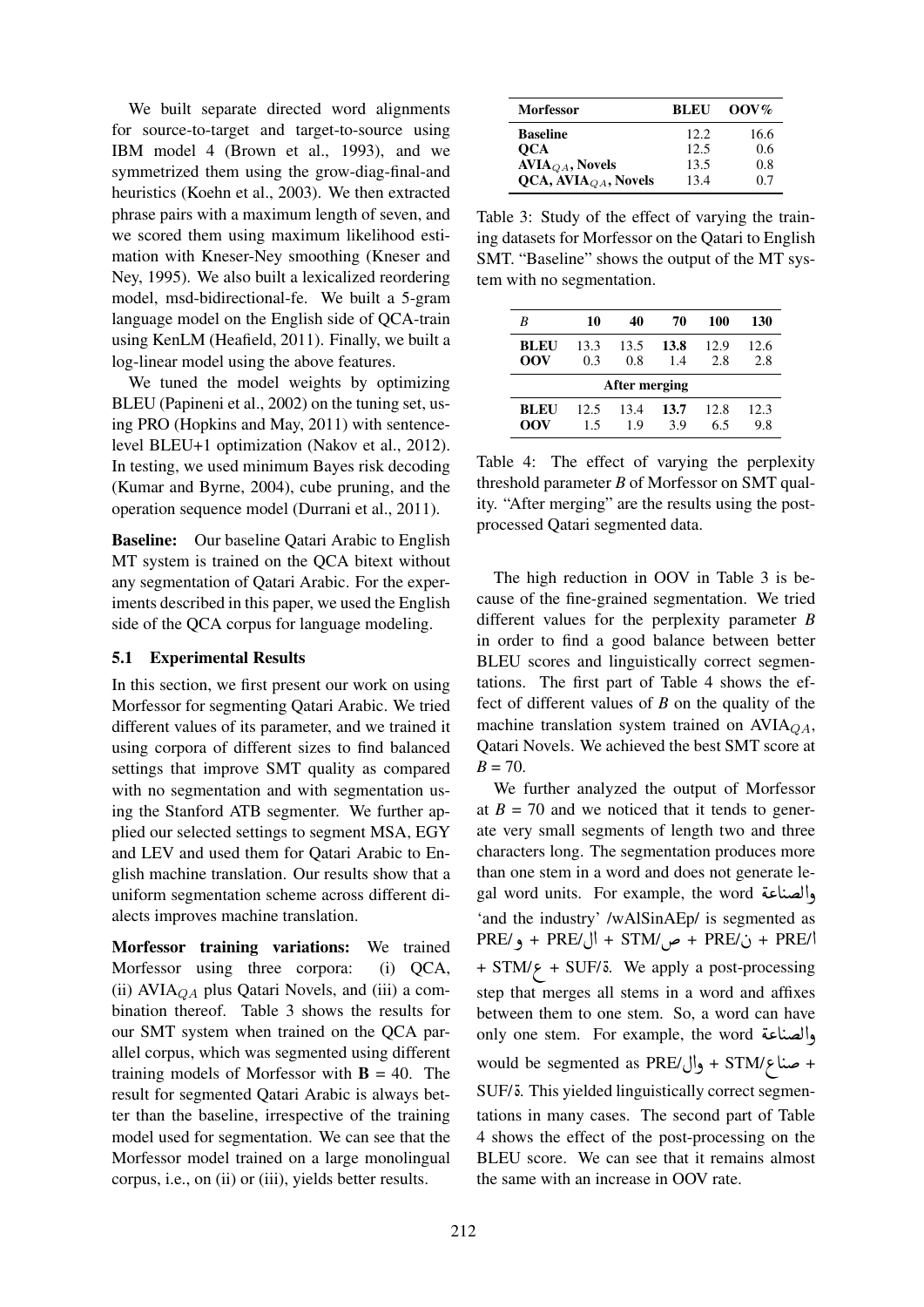For rest of the experiments in this paper, we used a value of 70 for the perplexity threshold parameter plus the post-processing on segmentation. We trained Morfessor on the concatenation of QCA,  $AVIA<sub>Q</sub>A$  and Novels.<sup>7</sup>

Using other Arabic variations: In this section, we present experiments using MSA, EGY and LEV to English bitexts combined with the QCA bitext for Qatari Arabic to English machine translation. We explored three segmentation options for the Arabic side of the data: (i) no segmentation, (ii) ATB segmentation, and (iii) unsupervised segmentation using Morfessor.

The QCA corpus is of much smaller size compared to other Arabic variants, say MSA. It is possible that in the training of the machine translation models, the large corpus dominates the QCA corpus. In order to avoid that, we balanced the two corpora by replicating the smaller corpus  $X$ number of times in order to make it approximately equal to the large corpus (Nakov and Ng, 2009).<sup>8</sup> The complete procedure is described below.

In a nutshell, for building a machine translation system using the MSA plus Qatari corpus, we first balanced the Qatari corpus to make it approximately equal to MSA and concatenated them. For training Morfessor, the Qatari Arabic data consisted of QCA, Novels and AVIA $_{QA}$ , while for SMT, it consisted of QCA only. In both cases, we balanced it to be approximately equal to MSA. We then trained Morfessor on the balanced (QCA, Novels,  $AVIA_{QA}$ ) plus MSA data and we segmented the Arabic side of the balanced QCA plus MSA training data for machine translation. We built a machine translation system on the segmented data. We segmented the testing and tuning data sets similarly. We used the same balancing when we combined EGY-EN and LEV-EN with the Qatari Arabic – English data.

We also tried training multiple unsupervised models, but this yielded lower SMT quality compared to using a single model trained on multidialects. Using different models could result in having different segmentation schemes, which might not help in reducing the vocabulary mismatch between different variants of Arabic.

| Train      | <b>NONE</b> | ATB  | <b>Morfessor</b> |
|------------|-------------|------|------------------|
| <b>OCA</b> | 12.2.       | 12.9 | 13.7             |
| 'QCA,MSA   | 12.7        | 13.3 | 14.6             |
| 'QCA,EGY   | 13.0        | 13.5 | 14.5             |
| 'OCA,LEV   | 13.8        | 13.7 | 15.2             |

Table 5: BLEU scores for Qatari Arabic to English SMT using three different segmentation settings. 'QCA means the modified QCA corpus with number of tokens approximately equal to MSA, EGY and LEV in the respective experiments.

Table 5 shows the results. There are two things to point here. First, the SMT systems that used the unsupervised morphological segmenter, Morfessor, outperformed the systems that used no segmentation and those using the ATB segmentation. The Morfessor-based systems showed consistent improvements compared to the ATB-based systems over the no-segmentation systems. This validates our point that unsupervised morphological segmentation generalizes well for a variety of dialects and these SMT results complement that. The second observation is that adding a bitext for other dialects and MSA improves machine translation quality for Qatari–English SMT.

#### 6 Translation into Qatari Arabic

Our monolingual corpora of Gulf subdialects could be also helpful when translating English into Qatari Arabic. We conducted a few basic experiments in this direction but without segmentation.

We trained an English to Qatari Arabic SMT system on the QCA bitext, using the same settings as described in Section 5. We then normalized the output of the translation system using the QCRI-Normalizer (Sajjad et al.,  $2013b$ ).<sup>9</sup> As a language model, we used the Arabic side of the QCA corpus, novels and forum data, standalone and together. Table 6 presents the results of the effect of varying the language model on the quality of the SMT system. The best system shows an improvement of 0.22 BLEU points absolute compared to the baseline system that only uses the Arabic side of the QCA corpus for LM training.

The SMT system achieved the largest gain when adding QA forum data to the QCA data. SA and AE monolingual data also showed good improvements. This might be due to their relatively large sizes; we need further investigation.

<sup>&</sup>lt;sup>7</sup>We did not see a big difference in training Morfessor with and without the QCA corpus, and we decided to use the complete data for training.

<sup>&</sup>lt;sup>8</sup>Due to the spoken nature of the OCA corpus, it contains shorter sentences. Thus, we balanced the corpora based on the number of tokens rather than on the number of sentences.

<sup>9</sup>http://alt.qcri.org/tools/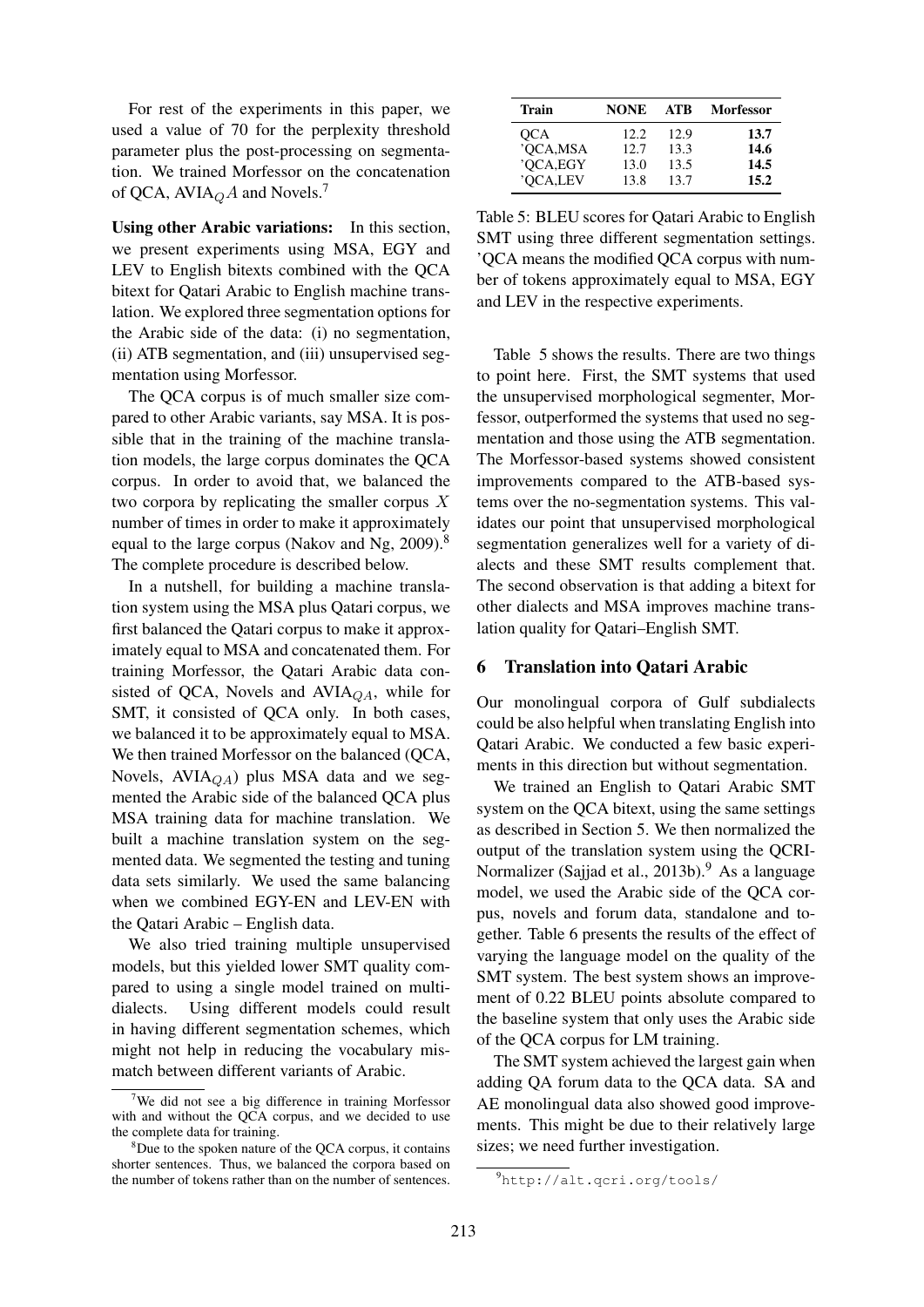| LM                      | BLEU |
|-------------------------|------|
| OCA                     | 2.78 |
| OCA+OA-Novels           | 2.64 |
| QCA+QA-Novels+BH-Novels | 2.86 |
| QCA+QA-Novels+KW-Novels | 2.78 |
| OCA+OA-Novels+AE-Novels | 2.92 |
| OCA+OA-Novels+SA-Novels | 2.96 |
| <b>OCA+ALL-Novels</b>   | 2.80 |
| OCA+OA-Novels+OForum    | 3.00 |

Table 6: Results for English to Qatari SMT for varying language models. In all cases, the translation model is trained on the QCA bitext only.

Note the quite low BLEU scores, especially compared to the reverse translation direction. One reason is the morphologically rich nature of Qatari Arabic, which makes translating into it a hard problem. The small amount of training data further adds to it. We expect to see larger gains compared to Qatari Arabic to English machine translation when segmentation is used.

#### 7 Conclusion and Future Work

We have demonstrated the feasibility of using an unsupervised morphological segmenter to increase the resource adaptability of Arabic variants. We evaluated the segmentation on a Qatari dialect by building a Qatari Arabic to English machine translation system. We further adapted MSA, EGY and LEV in the simplest machine translation settings and we showed a consistent improvement of 1.5 BLEU points when compared to the respective baseline system that uses no segmentation.

In the future, we would like to explore the impact of segmentation on both the translation model and the language model when translating into Qatari Arabic. This involves greater challenges, as a desegmenter is required for the translation output with every segmentation scheme.

## References

- Ahmed Abdelali, Francisco Guzman, Hassan Sajjad, and Stephan Vogel. 2014. The AMARA corpus: Building parallel language resources for the educational domain. In *Proceedings of the 9th International Conference on Language Resources and Evaluation*, Reykjavik, Iceland, May.
- Rania Al-Sabbagh and Roxana Girju. 2010. Mining the web for the induction of a dialectical Arabic lexicon. In *Proceedings of the 7th International Conference on Language Resources and Evaluation*, Valletta, Malta, May.
- Hitham Abo Bakr, Khaled Shaalan, and Ibrahim Ziedan. 2008. A hybrid approach for converting written Egyptian colloquial dialect into diacritized Arabic. In *Proceedings of the 6th International Conference on Informatics and Systems*, Cairo, Egypt, March.
- Houda Bouamor, Nizar Habash, and Kemal Oflazer. 2014. A multidialectal parallel corpus of Arabic. In *Proceedings of the 9th edition of the Language Resources and Evaluation Conference*, Reykjavik, Iceland, May.
- Peter F. Brown, Stephen A. Della Pietra, Vincent J. Della Pietra, and R. L. Mercer. 1993. The mathematics of statistical machine translation: parameter estimation. *Computational Linguistics*, 19(2), June.
- Mauro Cettolo, Christian Girardi, and Marcello Federico. 2012. Wit<sup>3</sup>: Web inventory of transcribed and translated talks. In *Proceedings of the 16*th *Conference of the European Association for Machine Translation*, Trento, Italy, May.
- David Chiang, Mona Diab, Nizar Habash, Owen Rambow, and Safiullah Shareef. 2006. Parsing Arabic dialects. In *Proceedings of the 11th Conference of the European Chapter of the Association for Computational Linguistics*, Trento, Italy, April.
- Mathias Creutz and Krista Lagus. 2007. Unsupervised models for morpheme segmentation and morphology learning. *ACM Transactions on Speech and Language Processing*, 4(1), January.
- Nadir Durrani, Helmut Schmid, and Alexander Fraser. 2011. A joint sequence translation model with integrated reordering. In *Proceedings of the 49th Annual Meeting of the Association for Computational Linguistics: Human Language Technologies*, Portland, OR, June.
- Mohamed Elmahdy, Mark Hasegawa-Johnson, and Eiman Mustafawi. 2014. Development of a TV broadcasts speech recognition system for Qatari Arabic. In *Proceedings of the 9th edition of the Language Resources and Evaluation Conference*, Reykjavik, Iceland, May.
- Spence Green and John DeNero. 2012. A class-based agreement model for generating accurately inflected translations. In *Proceedings of the 50th Annual Meeting of the Association for Computational Linguistics*, Jeju Island, Korea, July.
- Nizar Habash and Owen Rambow. 2006. MAGEAD: a morphological analyzer and generator for the Arabic dialects. In *Proceedings of the 21st International Conference on Computational Linguistics and the 44th annual meeting of the Association for Computational Linguistics*, Sydney, Australia, July.
- Nizar Habash, Owen Rambow, and Ryan Roth. 2009. Mada+TOKAN: A toolkit for Arabic tokenization, diacritization, morphological disambiguation, pos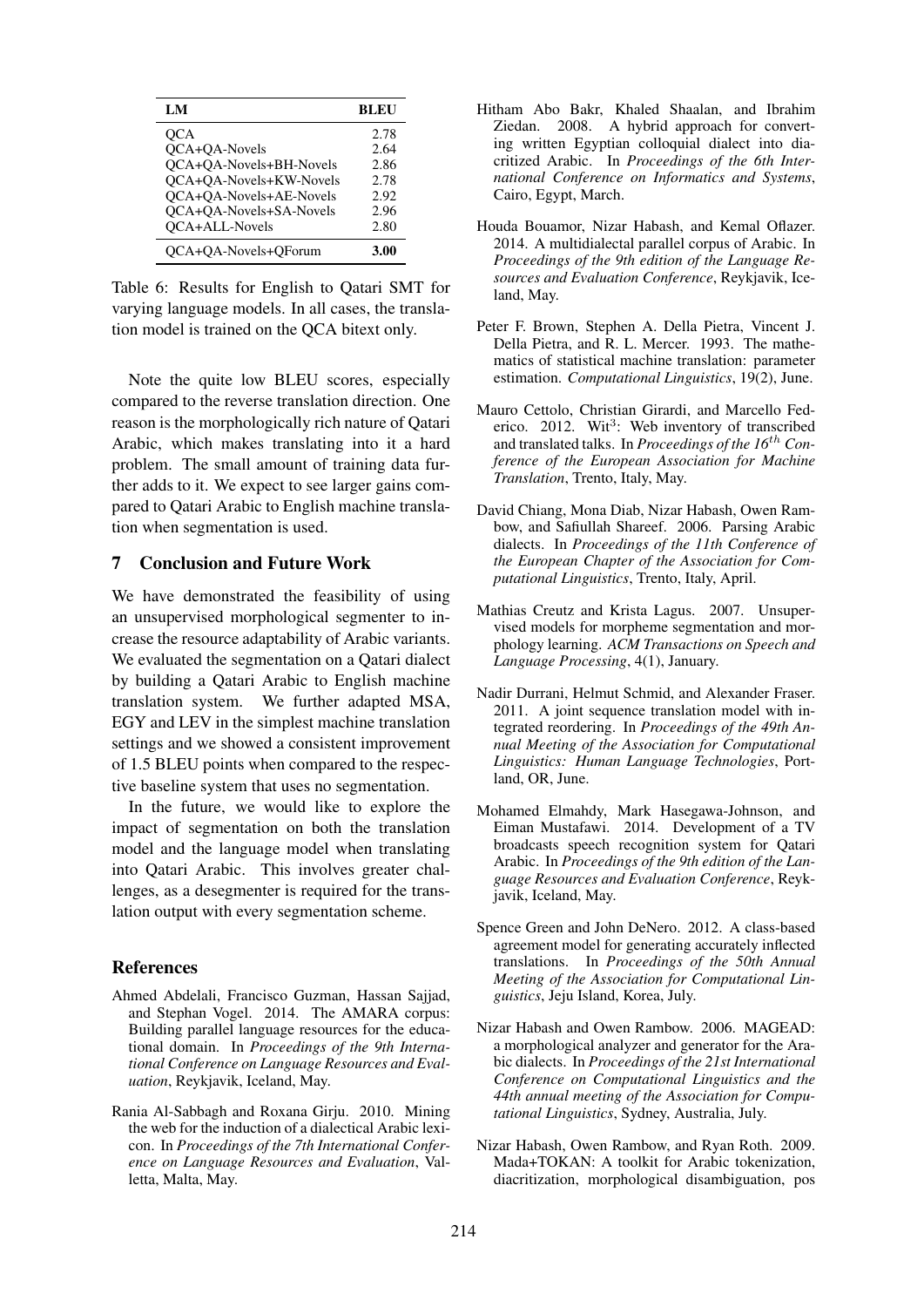tagging, stemming and lemmatization. In *Proceedings of the 2nd International Conference on Arabic Language Resources and Tools (MEDAR)*, Cairo, Egypt, April.

- Nizar Habash, Ramy Eskander, and Abdelati Hawwari. 2012. A morphological analyzer for Egyptian Arabic. In *Proceedings of the 12th Meeting of the Special Interest Group on Computational Morphology and Phonology*, Montreal, Canada, June.
- Nizar Y Habash. 2010. Introduction to Arabic natural language processing. *Synthesis Lectures on Human Language Technologies*, 3(1), August.
- Kenneth Heafield. 2011. KenLM: Faster and smaller language model queries. In *Proceedings of the 6th Workshop on Statistical Machine Translation*, Edinburgh, UK, July.
- Mark Hopkins and Jonathan May. 2011. Tuning as ranking. In *Proceedings of the Conference on Empirical Methods in Natural Language Processing*, Scotland, UK, July.
- Serena Jeblee, Weston Feely, Houda Bouamor, Alon Lavie, Nizar Habash, and Kemal Oflazer. 2014. Domain and Dialect Adaptation for Machine Translation into Egyptian Arabic. In *Proceedings of the Arabic Natural Language Processing Workshop*, Doha, Qatar, October.
- Reinhard Kneser and Hermann Ney. 1995. Improved backing-off for ngram langauge modeling. In *Proceedings of the IEEE International Conference on Acoustics, Speech and Signal Processing*, Detroit, Michigan, May.
- Philipp Koehn, Franz J. Och, and Daniel Marcu. 2003. Statistical phrase-based translation. In *Proceedings of the Human Language Technology and North American Association for Computational Linguistics Conference*, Edmonton, Canada, May.
- Philipp Koehn, Hieu Hoang, Alexandra Birch, Chris Callison-Burch, Marcello Federico, Nicola Bertoldi, Brooke Cowan, Wade Shen, Christine Moran, Richard Zens, Chris Dyer, Ondrej Bojar, Alexandra Constantin, and Evan Herbst. 2007. Moses: Open source toolkit for statistical machine translation. In *Proceedings of the 45th Annual Meeting of the Association for Computational Linguistics, Demonstration Program*, Prague, Czech Republic, June.
- Shankar Kumar and William Byrne. 2004. Minimum bayes-risk decoding for statistical machine translation. In *Proceedings of the Human Language Technology Conference of the North American Chapter of the Association for Computational Linguistics*, Boston, MA, May.
- Mohamed Maamouri, Ann Bies, Tim Buckwalter, Mona Diab, Nizar Habash, Owen Rambow, and Dalila Tabessi. 2006. Developing and using a pilot dialectal Arabic treebank. In *Proceedings of the 5th International Conference on Language Resources and Evaluation*, Genova, Italy, May.
- Hamdy Mubarak and Kareem Darwish. 2014. Using Twitter to collect a multi-dialectal corpus of Arabic. In *Proceedings of the Arabic Natural Language Processing Workshop*, Doha, Qatar, October.
- Preslav Nakov and Hwee Tou Ng. 2009. Improved statistical machine translation for resource-poor languages using related resource-rich languages. In *Proceedings of the 2009 Conference on Empirical Methods in Natural Language Processing*, Suntec, Singapore, August.
- Preslav Nakov, Francisco Guzman, and Stephan Vogel. 2012. Optimizing for sentence-level BLEU+1 yields short translations. In *Proceedings of the 24th International Conference on Computational Linguistics*, Mumbai, India, December.
- Kishore Papineni, Salim Roukos, Todd Ward, and Wei-Jing Zhu. 2002. Bleu: a method for automatic evaluation of machine translation. In *Proceedings of the 40th annual meeting on association for computational linguistics*, Philadelphia, PA, July.
- Hoifung Poon, Colin Cherry, and Kristina Toutanova. 2009. Unsupervised morphological segmentation with log-linear models. In *Proceedings of Human Language Technologies: The 2009 Annual Conference of the North American Chapter of the Association for Computational Linguistics*, Denver, CO, June.
- Jason Riesa and David Yarowsky. 2006. Minimally supervised morphological segmentation with applications to machine translation. In *Proceedings of the 7th Conference of the Association for Machine Translation in the Americas*, MA, USA, August.
- Hassan Sajjad, Kareem Darwish, and Yonatan Belinkov. 2013a. Translating dialectal Arabic to English. In *Proceedings of the 51st Annual Meeting of the Association for Computational Linguistics*, Sofia, Bulgaria, August.
- Hassan Sajjad, Francisco Guzman, Preslav Nakov, Ahmed Abdelali, Kenton Murray, Fahad Al Obaidli, and Stephan Vogel. 2013b. QCRI at IWSLT 2013: Experiments in Arabic-English and English-Arabic Spoken Language Translation. In *Proceedings of the 10th International Workshop on Spoken Language Translation*, Hiedelberg, Germany, December.
- Ahmed Salama, Houda Bouamor, Behrang Mohit, and Kemal Oflazer. 2014. YouDACC: the youtube dialectal Arabic commentary corpus. In *Proceedings of the 9th edition of the Language Resources and Evaluation Conference*, Reykjavik, Iceland, May.
- Wael Salloum and Nizar Habash. 2011. Dialectal to standard Arabic paraphrasing to improve Arabic-English statistical machine translation. In *Proceedings of the First Workshop on Algorithms and Resources for Modelling of Dialects and Language Varieties*, Edinburgh, Scotland, July.